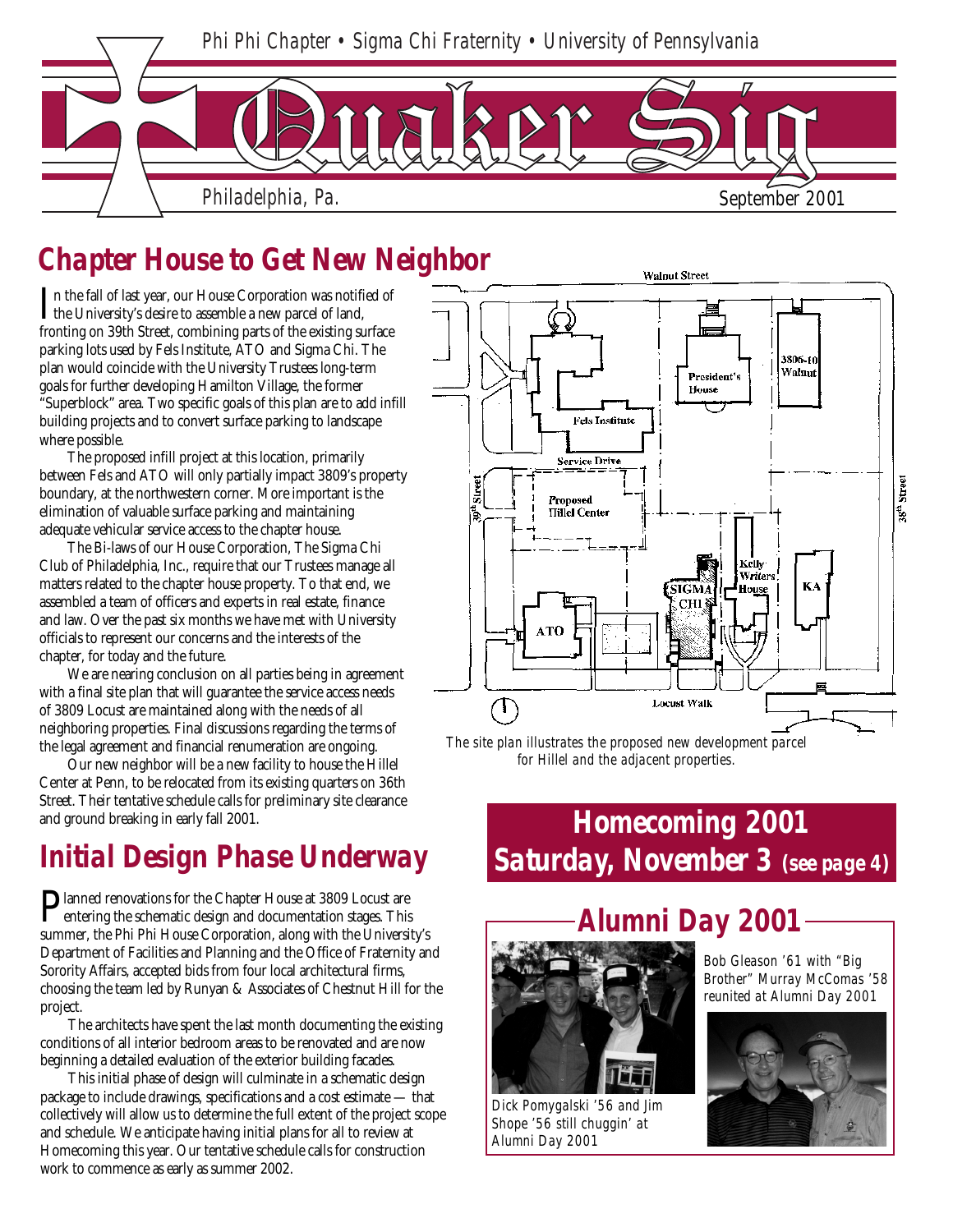### *Sesto E. Vecchi Presented with Significant Sig Award*

# *Chapter Update*

*By Jamie Allen '02, Chapter President*



ne of the highlights of last spring at Phi Phi was the long awaited return of the infamous Sesto E. Vecchi '58 for his presentation of the Significant Sig award. Sesto had been honored by the General Fraternity in 1995 with the award, but due to his business and family commitments in Vietnam had been unable to be on hand for the presentation until this May. Among the family, friends and brothers on hand for the presentation were fellow Sig Sig members, Murray McComas '58, Bill Glaubach '58 and Jack Younkin '58.

Excerpts from the text of his citation include, "In honor of your pioneering and innovative work in the field of law as founder of the only U.S. law firm to operate in Saigon, Vietnam, during the early 1970s and the first to return to practice after the 1990s lifting of the U.S. trade embargo."

"In recognition of your firm's practice and experience in Asian nations and your civic work as president of the American Chamber of Commerce in Vietnam, as director of the American Chamber of Commerce in Thailand, and as founder and a director of the Hong Kong Association and the U.S.-Asian Trade Council of New York."

A framed copy of Sesto's citation was placed in the "Founders" stair hall at 3809 Locust alongside the awards honoring all 24 Phi Phi Significant Sig recipients.

### *Phi Phi Chapter of Sigma Chi*

*2001-2002 Officers Consul - Jamie Allen '02 Pro Consul - Ross Giambalvo '02 Quaestor - Fran Sutter '02 Magister - John Salvucci '02 House Manager - Nick Stoffel '03 Social Chairmen - Andy Smith '02, Chris Schurman '03, Billy Libby '03 Steward - Robb Jankura '03 Kustos - Mike Hsu '03 Chapter Editor - Ryan Ly '03 Scholarship - Reed Werner '02, Connor Wilson '02 Philanthropy - Graham Lyles '02 Alumni Relations - Dave Giancola '03 Rush Chairmen - Casey Mork '02, Dave Giancola '03, Ben Cruse '04*

The Phi Phi chapter returns this fall with an eventful semester ahead. In the first weekend of October, a group of selected brothers will participate in a Leadership Workshop Retreat, which will be organized by Jon Greenawalt Sr., a member of the class of 1961. The retreat will also be attended by Jon Greenawalt Jr. '91; Carlos Kearns, who is a fellow Sig from George Washington University; and Ron Robertson, who is a fellow Sig from Ball State University. The program will continue throughout the year and the facilitators will serve as coaches and a support group to the chapter. The purpose of the workshop will be to develop the brothers' grasp of leadership and will serve as a tool in strengthening the direction of the chapter. The house has possessed "potential" for years, but it is essential for our "potential" to turn into results. Phi Phi is excited about the workshop, and we are confident that the program will help the chapter in the short term and the long term.

 Ball State University played host to this year's LTW. Although the surroundings were a distinct change from Locust Walk, we felt right at home among the 1,200 Sigs from throughout North America. We were lucky enough to be joined by Murray McComas, who provided us with the type of support and insight that only years of involvement with the fraternity can bring.

 The core sessions of the workshop dealt with such subjects as the basic teachings of the fraternity, effective communication, and goal setting. Leading these discussions were the distinguished speakers Dick Hester, Ed King and Keith Krach. Their individual achievements and dedication to the fraternity are truly an example to us all. The smaller groups allowed us to focus on issues that are specific to our roles in the house. Having the opportunity to talk to brothers from other schools and to learn how their chapters operate on a daily basis proved to be invaluable.

 We are all approaching this year with great enthusiasm and look to leave our mark on the history of Phi Phi.



*Phi Phi undergrads pose to thank Neil Smythe '46 for his gift of a new tournament ping pong table for the Chapter House.*

*The* **Quaker Sig** *is published for the members and friends of the Phi Phi Chapter of Sigma Chi Fraternity at the University of Pennsylvania. Address changes, news items, contributions and photographs are welcome and should be sent in the enclosed envelope or mailed to Sigma Chi Fraternity, Alumni Records Office, P.O. Box 2515, Southeastern, PA 19399-2515.*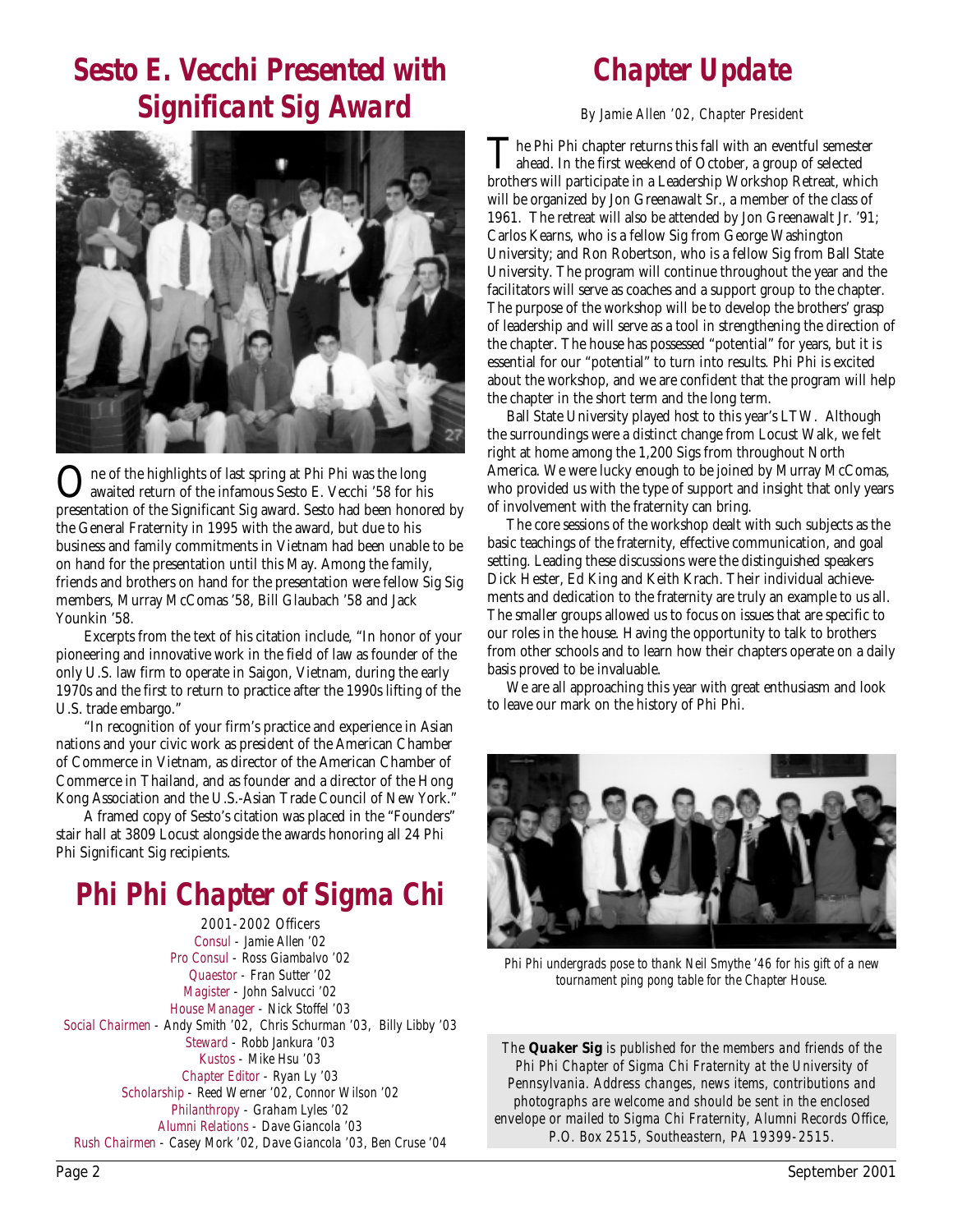# *Alumni News*



*Al Shoemaker '60 (third from left), Honorary Chairman of 150 Years of Greeks at Penn is joined by Jon Jr. '91, Murray McComas '58 and Jon L. Greenawalt Sr. '61.*

**Gordon G. Long '36** (315 S. Lake Dr., Palm Beach, FL 33480) My 88th birthday was celebrated at the Everglades Club, Palm Beach, this month (April 2001). I was busy on the dance floor and felt more like 40 than 80+. I enjoyed reading about the 125th celebration of Phi Phi. I return to my apartment in Cleveland May 29 from Florida.

**Roberto De Jesus Toro '40** (2 Madrid St., 15G Cond Palma Real #H, San Juan, PR 00907) Older in age but young in spirit, enjoying life with my wife, Sylvia, my four children and 11 grandchildren. My four years at Sigma Chi were happy years which I always remember fondly.

**Ronald B. Smith '59** (Roemerstrasse 14D, 35510 Butzbach, Germany; rbsmith@

t-online.de) President of the fund-raising organization for the Youth Symphony Orchestra at the State of Hesse, Germany. Recently completed a 17-day concert tour of South Africa.

**Alan R. Decker '68** (P.O. Box 98, Bay Head, NJ 08742; e5al13@aol.com) Soon to graduate from CPM course at F.D. University.

**George W. Morriss '69** (61 E. Gate Rd., Guilford, CT 06437; gmorriss@aol.com) I recently left my job as chief financial officer at People's Bank of CT after holding that position for nearly 10 years. I am enjoying my free time by traveling with my wife, Susan, to Spain and St. Bart's as I contemplate where my career will take me next.

**Morris A. Nunes '70** (9220 Briary Ln., Fairfax, VA 22031; manapc@cox.rr.com) Maury Nunes will be teaching on the faculty at 3 graduate schools in the coming academic year: Georgetown University Law School; Georgetown University Graduate School of Business; and Catholic University Columbus School of Law. He continues in his law practice and as chair of the State of Virginia Board of Professional & Occupational Regulation.

**Charles R. Crowley '82** (22126 Calverton Rd., Shaker Heights, OH 44122; ccrowley@fbr.com) After 11 years with McDonald Investments, Charlie has left to open a Cleveland investment banking office for Friedman Billings Ramsey. Charlie and his wife, Ellen, have two sons — Jack  $(5)$  and Nat  $(2)$ .

**Dhananjay M. Pai '83** (355 E. 72nd St., #15EF, New York, NY 10021) After 10 years managing the proprietary private equity business of PaineWebber Inc., I have left to join, as a managing

director and partner, Lightyear Capital which is a \$750 million private equity fund. Had the opportunity to meet **John Gallop '83** recently, who has joined Bear Stearns in Chicago. I also speak frequently with **Ken Brotman '87**, who is in Washington, D.C., with Acon Investments.

**James R. Goodfield '84** (Apt. 16-M, 2 Hawthorne Pl., Boston, MA 02114) Vice president of business development at Archibus Inc. Thrilled to be a parent of Laura Frances, who will hopefully (if she gets higher SAT scores than her dad) be Class of 2022 with Paula Scanlan, daughter of Cynthia and **Brian Scanlan '84**.

**John F. Weinkopf '84** (Rua Vinicius de Moraes 221/401, Ipanema, RJ 22411-010, Brazil; jweinkopf@tozzini.com.br) John still lives in Brazil, almost 5 years now, working at the second largest Brazilian law firm, Tozzini, Freire, Teixeira & Silva Advogados. For any brothers visiting Brazil, John can be reached at the address above or by phone at his home (011-55-21-513-5215) or at work (011-55- 21-507-3565).

**H. Mark Carlson '87** (180 Crescent Ave., Portola Valley, CA 94028; mark@ carlsonland.com) Mark and Cathy Carlson are pleased to announce the birth of their third daughter, Grace Catherine, on March 10, 2001.

**Stephen J. Ware '87** (434 Cedar Trace, Birmingham, AL 35244; sjware@samford.edu) I'm a professor at Samford University's Cumberland School of Law and just published my first book, *The Hornbook on Alternative Dispute Resolution*.

**Jon Copaken '89** (635 Romany Rd., Kansas City, MO 64113) My wife, Shelley, and I had a baby girl, Alexandra Grace, last December. She is a ton of fun and gives us plenty to do.

**George J. Vassar '90** (709 Wiltshire Ave., San Antonio, TX 78209; gjvassar@swbell.net) Urologist. I finished residency in June and started in private practice in July 2000. Second daughter, Caroline, was born in October, joining big sister Margaret, four in May 2001.

**Brett A. Nakfoor '91** (43 Prado St., San Francisco, CA 94123) **Alex Doll '92** is expecting his 3rd child this fall. Right on the heels of his 2nd, #3 will be born within 13 months of  $#2 - a$  very powerful and potent Phi Phi!!

**David C. Istock '94** (Apt. 17J, 990 Avenue Of The Americas, New York, NY 10018; distock@ bluefishventures.com) In March 2000, **Alex Millar '96** and David Istock formed Bluefish Ventures, a venture capital firm based in New York City that invests in earlystage technology companies. Additional information can be found on their website at www.bluefishventures.com.

We regret to inform you of the death of **Andrew M. McCrone '40** (9/16/00), **Stephen R. Wing Jr. '40** (3/8/001) **Arthur A. Brennan Jr. '50** (10/8/00), **Joseph J. Heinlein '58 James B. Higgins '67** (9/9/00), **Payson M. Corbiere '96** (12/15/00) Sigma Chi mourns their passing and extends condolences to their families and friends.

## *Fill out the enclosed form … We want to hear from YOU!*